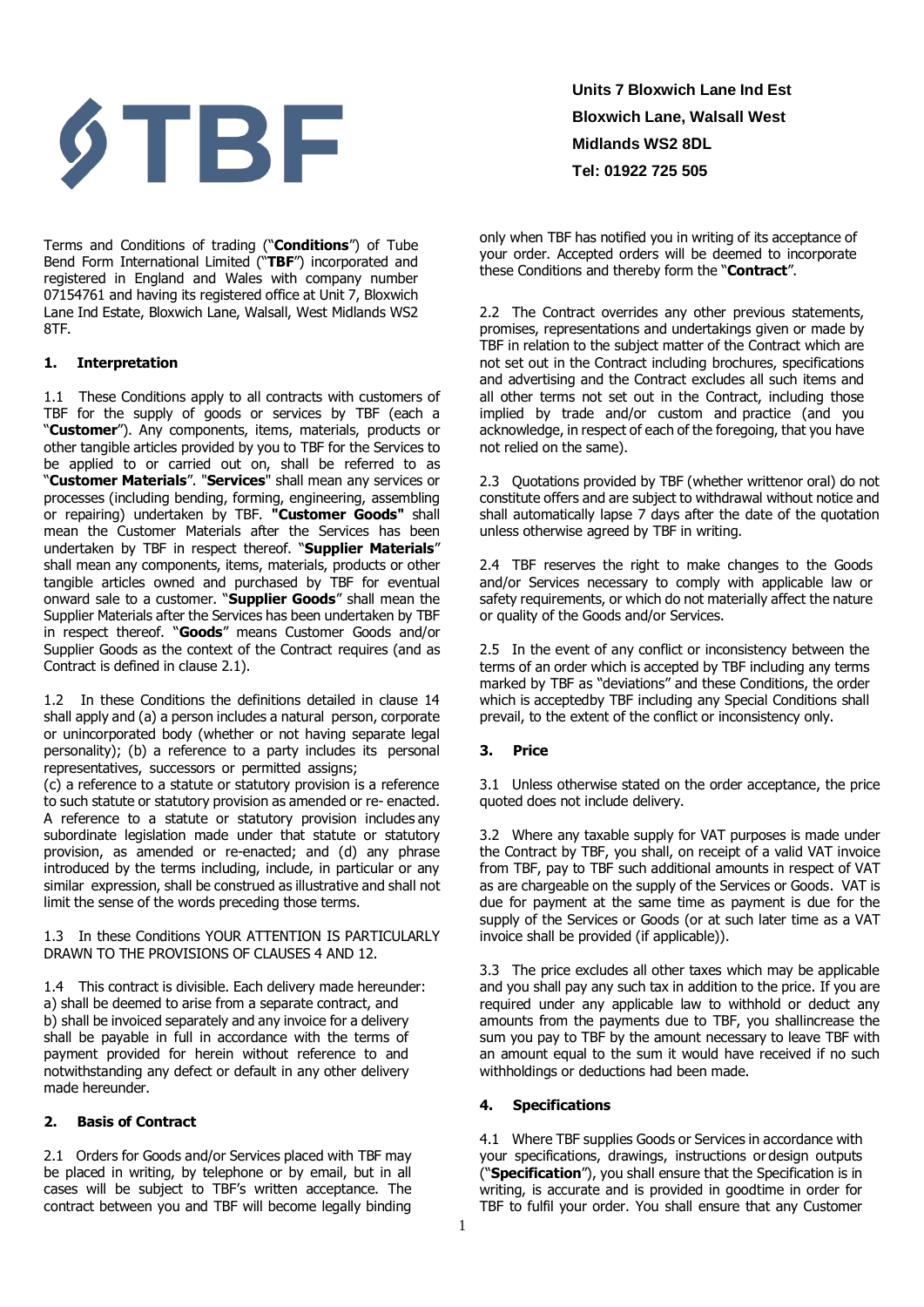

Materials are suitable for the receipt of such Services in accordance with the Specification and that the Specification is fit for the purpose for which you intend to use the supplied Goods or Customer Materials.

4.2 Without prejudice to your obligations and liability under clause 4.1, where TBF provides any design services or gives you access to software for the purpose of generating your own design outputs in relation to the Goods or Services you must check and confirm that your instructions have been interpreted correctly and, in such instances, TBF may request that you sign and return a copy of the Specification to confirm that you have ensured that the agreed design meets your Specification. You acknowledge and agree that no further Services will be provided and no Goods delivered in accordance with your order until TBF has received the returned signed copy of the Specification. TBF shall have no liability for errors in any Specification or details supplied and/or approved by you.

4.3 Unless the Contract specifies otherwise TBF shall be entitled to select the basis on which it charges you for Goods. Goods are normally sold by the number of items (quantity), but due to the amount of goods that can be manufactured out of the lengths of material used during processing, TBF reserve the right to deliver to tolerances of  $+/-$  10% of the quantities confirmed at the order stage:

4.4 The quantity of Goods printed on TBF's advice note shall be final unless you give TBF notice in writing of any disparity within 7 days after receiving the Goods and you provide TBF with a reasonable opportunity to verify the quantity of the Goods before you use or sell the same as permitted by clause 10.3.9.

4.5 If TBF agrees that you may inspect or test the Goods before delivery TBF shall notify you when they are ready for inspection or testing. You shall inspector test the Goods within 7 days of TBF's notification to you. Any disputes in respect of such inspection or testing shall be notified to TBF within 14 days of such inspection or testing taking place or the Goods shall be deemed to be in accordance with the Specification.

#### **5. Intellectual Property Rights**

5.1 The Intellectual Property Rights in any materials, software and/or equipment, in whatever form, existing prior to the entering into of a Contract, or developed solely by one party entirely independently and unrelated to the Contract, shall be owned by the developing party.

5.2 The Intellectual Property Rights in any materials, software and/or equipment, including drawings, designs, specifications or data, developed or produced by TBF in pursuance of a Contract shall remain vested in TBF unless specifically agreed otherwise in writing at the time of entering into the Contract.

#### **6. Cancellation**

6.1 TBF may suspend or cancel the Contract or any part of it, by written notice if:

## **Units 7 Bloxwich Lane Ind Est Bloxwich Lane, Walsall West Midlands WS2 8DL Tel: 01922 725 505**

(a) you fail to pay TBF any money when due (under the Contract or otherwise);

(b) you suffer an Insolvency Event.

6.2 You may only cancel the Contract or any part thereof if TBF (at its total discretion) agrees in writing and, in such circumstances, you shall pay to TBF the sums due for costs incurred up to cancellation, including:

(a) any material, processing and manufacturing costs;

(b) the price of specialist/customer specific goods and/or Services;

(c) costs of failed delivery attempts; and

(d) any other costs related to the Contract which TBF

has incurred which are notified by TBF to you.

## **7. Return of Goods**

7.1 TBF may, at its sole discretion, accept the return of Goods from you:

- (a) if TBF has expressly agreed to do so inwriting;
- (b) on payment of an agreed handling charge; and

(c) in all cases, where the Goods are as fit for sale on their return as they were on delivery.

### **8. Delivery**

8.1 TBF shall use its reasonable endeavours to meet any performance dates and times specified in the Contract but any such dates and times including all delivery times are estimates only and time shall not be of the essence for delivery of Goods and/or performance of the Services. Further, where the Contract entails your first delivering Customer Materials to TBF, then any delay in your meeting the agreed delivery date and time may result in TBF being unable to meet the original estimated date of performance. In these circumstances: (a) TBF will not be liable to you for any loss or damages suffered by you as a result of your delay, (b) TBF shall be entitled to a reasonable extension of time to perform its obligations.

8.2 If you accept delivery of the Goods or performance of the Services after any estimated delivery or performance time given by TBF, delivery or performance will be deemed to have been in accordance with the Contract.

8.3 TBF may, with your prior agreement, deliver the Goods in instalments. Each instalment is treated as a separate contract and any delay in delivery or defect in an instalment shall not entitle the Customer to cancel any other instalment or to treat the Contract as a whole as repudiated.

8.4 If delivery does not take place because you are at fault orfor reasons beyond TBF's control, TBF may store and insure the Goods at your expense. In such circumstances, TBF shall use reasonable endeavours to attempt to deliver the Goods, but (notwithstanding and without prejudice to any other rights available to TBF) TBF has the right to sell them after a period of 14 days has passed since the original delivery attempt and to set off from the proceeds of such sale, such costs of storage and insurance together with TBF's costs of attempting to deliver the Goods together with the unpaid balance of the sale price of those Goods as at the day of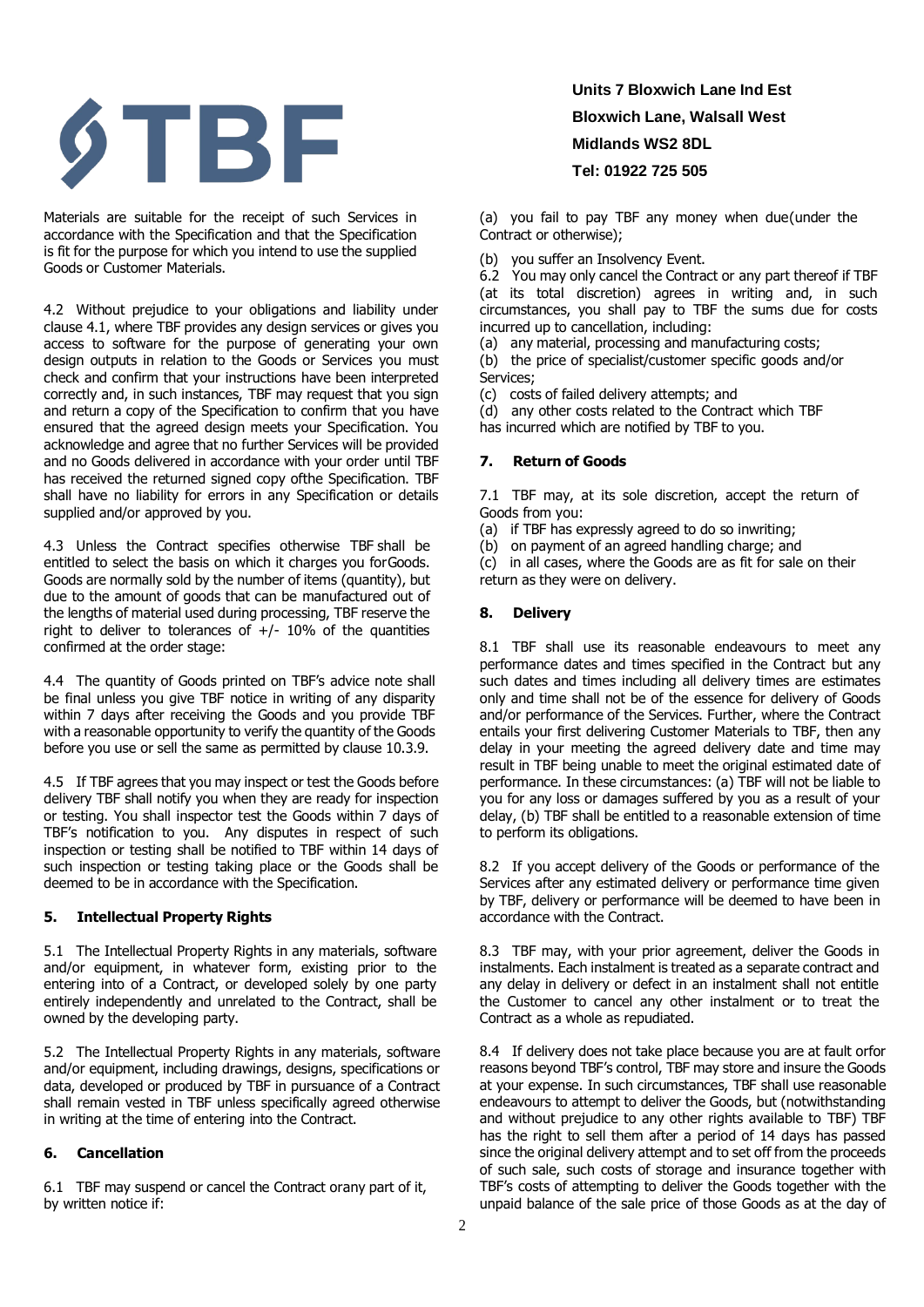

failed delivery together with any other amounts due by the Customer.

8.5 Neither TBF nor its carrier is responsible for unloading the Goods at your premises. You are responsible for providing, at your cost, sufficient labour and materials for unloading the Goods at your premises.

8.6 If the driver of the delivery vehicle leaves the vehicle at your request while the Goods are being unloaded, TBF shall not be liable whether in contract, tort (including negligence), breach of statutory duty or otherwise for any shortages in Goods.

8.7 TBF may decline to deliver the Goods if: (a) TBF believes, or its carrier believes, that it would be unsafe, unlawful or unreasonably difficult to do so; or (b) the premises, or the access to them, are unsuitable for TBF's or the carrier's delivery vehicle. Any unforeseen additional costs resulting from any requirement of TBF to make repeat or abortive delivery attempts as aresult of such delivery issues may be invoiced separately and must be paid for by you in accordance with clause 9.

8.8 Delivery will be deemed to have taken place:

(a) at TBF's premises when you collect the Goods; or

(b) at the agreed delivery address, when you have unloaded the Goods (if TBF is arranging carriage).

8.9 Any reference to Incoterms in an order (subject always to TBF's written acceptance of the same) or the Contract shall be a reference to that term as defined in the Incoterms 2020 rules (unless otherwise specified therein). In the event of any conflict between these Terms and Conditions and any specified Incoterm, the Incoterm shall prevail.

8.10 If there is a complete failure of delivery, you shall notify TBF in writing within 7 days of receipt of TBF's dispatch documents or TBF's invoice, whichever is earlier. You shall be deemed to havetaken delivery of the Goods if you do not do so.

#### **9. Payment Terms and Application for Credit**

9.1 Subject to clause 9.2, you shall pay to TBF the price quoted for the Goods and/or Services (as applicable) in accordance with the relevant invoice issued by TBF, in cleared funds in GBP Sterling by the method agreed by the parties, on or before delivery of the Goods and/or performance of the Services (as applicable). If you failto do so, TBF may decline to deliver the Goods and/or perform the Services.

9.2 If you have an approved TBF credit account, you shall pay to TBF the price quoted in GBP Sterling by the method agreed by the parties no later than the end of the month following the month of delivery of Goods/performance of Services (as applicable) unless otherwise agreed in writing by TBF.

9.3 TBF shall use reasonable endeavours to consider an application for a credit account on satisfactory completion and submission to TBF by you of its "**Application to Open a** 

**Units 7 Bloxwich Lane Ind Est Bloxwich Lane, Walsall West Midlands WS2 8DL Tel: 01922 725 505** 

**Credit Account**". TBF may, in its absolute discretion, decline any application for a credit accountand is not obliged to give any reason for such decision.

9.4 TBF may, in its absolute discretion, and without liability to you, at any time and without notice, withdraw your credit account, reduce your credit limit or bringforward your due date for payment.

9.5 By placing an order with TBF or applying for a TBF credit account, you: (a) consent to TBF carrying out such credit referencing and other due diligence as it considers appropriate on an ongoing basis; and

(b) agree that you shall, on request, provide TBF with any and all information reasonably requested by TBF in relation to your business operations and/or finances in order to ascertain your creditworthiness.

9.6 If you fail to pay TBF in full in accordance with clause 9.1 or 9.2 (as applicable):

(a) TBF may suspend or cancel future deliveries of Goods and/or provision of Services;

(b) TBF may cancel any discount offered to you; and

(c) you shall pay TBF interest and compensation calculated in accordance with the Late Payment of Commercial Debts (Interest) Act 1998.

9.7 You do not have the right to set off any money you may claim from TBF against anything you may owe TBF. While you owe money to TBF, TBF shall have a lien on your property in its possession.

9.8 When exporting Goods outside the United Kingdom TBF may, at its discretion, require you to provide an export guarantee in a form satisfactory to TBF and if you fail to provide the required export guarantee TBF may decline to deliver the Goods and/or perform the Services as applicable.

#### **10. Title and Risk**

10.1 **Customer Materials and Customer Goods.** Where you provide Customer Materials on which TBF performs Services under a Contract then:

10.1.1 the Customer Materials will be at TBF's riskonly whilst they are in TBF's possession and TBF shall insure the Customer Materials to their full replacement value while in TBF's possession;

10.1.2 title to the Customer Materials and the Customer Goods shall remain with you at all times during the Contract;

10.1.3 TBF may exercise a lien over the Customer Materials and the Customer Goods in its possession until such time as TBF has received payment in full of:

- (a) all amounts due to TBF under the applicable Contract; and
- (b) all other sums due to TBF from you under any other contracts or accounts whatsoever which are outstanding.

10.2 **Supplier Goods**: title to the Supplier Goods under the applicable Contract shall not pass to you until the earlier of: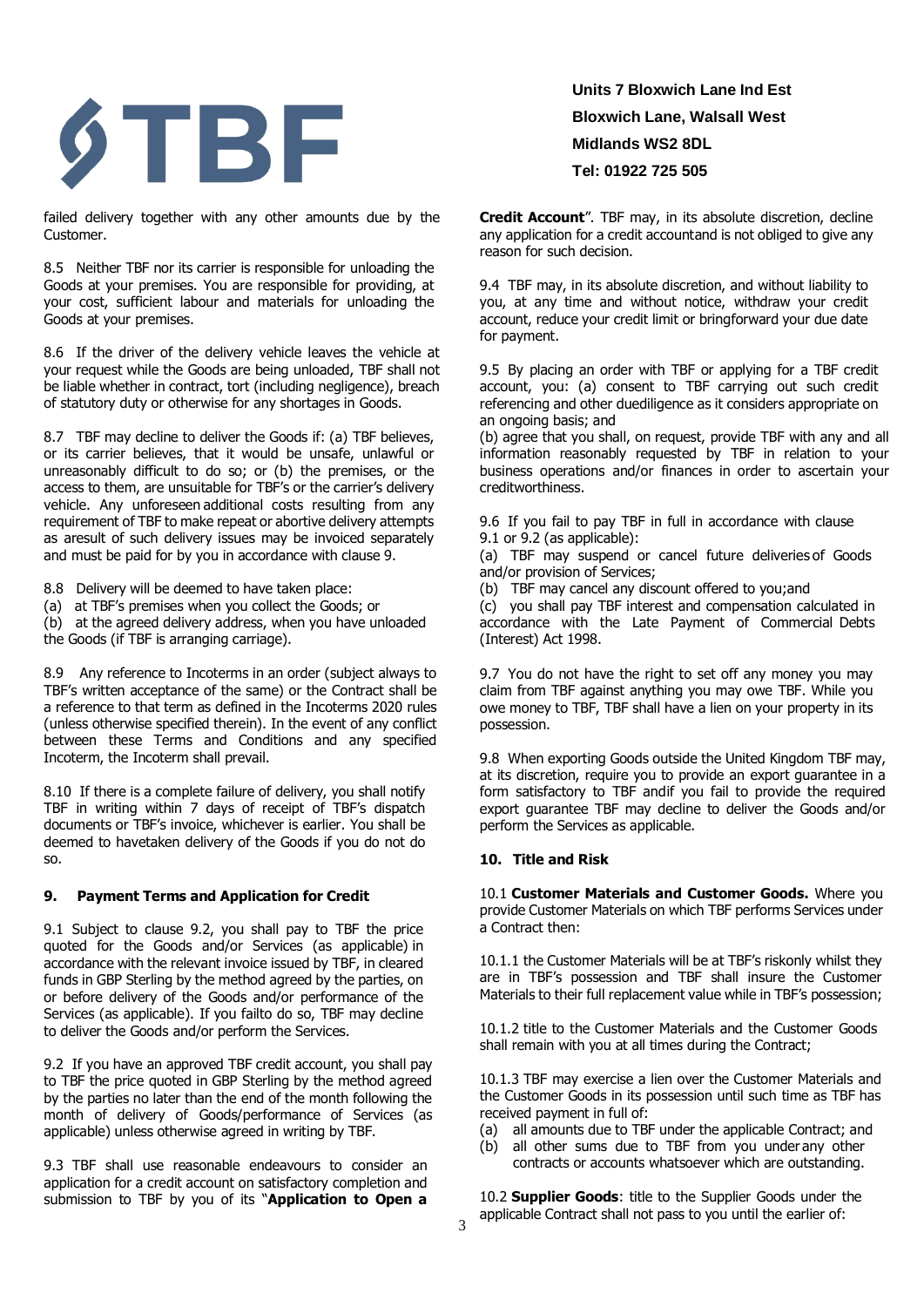

10.2.1 TBF receiving payment in full (in cash or incleared funds):

- (a) of all amounts due under the applicable Contract; and
- (b) all other sums (on any other accounts or contracts whatsoever) where payment has become due by you to TBF,

(in which case title to the Supplier Goods shall pass at the time of payment of all such sums); and

10.2.2 your incorporating the Supplier Goods into your own products in the ordinary course of trade (in which case title to the Supplier Goods shall pass to you at the time of incorporation); and

10.2.3 your reselling the Supplier Goods in the ordinary course of trade, in which case title to the Supplier Goods shall pass to you immediately before the time at which resale by you occurs.

10.3 Until title to the Supplier Goods has passed to you, you shall:

10.3.1 store them at your own cost separately from all other goods so that they are clearly identifiable as TBF's property and in or on premises to which you are able to grant TBF access in accordance with clause 10.5;

10.3.2 not remove, deface or obscure any identifying mark or packaging on or relating to the Supplier Goods;

10.3.3 maintain the Supplier Goods in satisfactory condition;

10.3.4 keep them insured against all risks for their full price from the date of delivery with a reputable insurance company and ensure TBF's interest is noted on the policy;

10.3.5 if the Supplier Goods are destroyed by an insured risk, hold the insurance proceeds, separately from all other monies, on trust for TBF;

10.3.6 not create or purport to create any lien, charge or other encumbrance over or otherwise affecting the Supplier Goods;

10.3.7 notify TBF immediately if you become subject to any Insolvency Event;

10.3.8 give TBF such information relating to the Supplier Goods as TBF may require from time to time; and

10.3.9 have the right to use and incorporate the Supplier Goods and sell them in the ordinary course of trade, but you may not use, incorporate or sell the Supplier Goods if:

- (a) TBF revokes that right at any time (by informing you by notice in writing and such revocation shall take effect immediately upon receipt of such notice); or
- (b) you become subject to an Insolvency Event (in which case clause 10.4 shall apply).

10.4 If before title to the Supplier Goods passes to you, you become subject to an Insolvency Event, then, without limiting

## **Units 7 Bloxwich Lane Ind Est Bloxwich Lane, Walsall West Midlands WS2 8DL Tel: 01922 725 505**

any other right or remedy that TBF may have:

10.4.1 your right to incorporate the Supplier Goods into your own products in the ordinary course of trade shall cease immediately and without any requirement for notice;

10.4.2 your right to resell the Suppliers Goods or otherwise use them in the ordinary course of trade shall cease immediately and without any requirement for notice; and

- 10.4.3 TBF Supplier may at any time thereafter:
- (a) require you to promptly deliver up all Supplier Goods in your possession or under your control which have not been resold, or incorporated into another product; or
- (b) pursuant to the licence in clause 10.5, TBF and/or its representatives may in any event enter any premises of yours or of any third party where the Supplier Goods are stored in order to remove them.

10.5 TBF may, where title to the Supplier Goods remains with TBF, remove and resell the Supplier Goods and you now grant to TBF an irrevocable licence to enter into any (a) premises of yours used to store the Supplier Goods (whether owned, leased or licensed) and (b) any premises of any third party used to store the Supplier Goods in order for TBF to:

10.5.1 at any time, inspect the Goods; and/or

10.5.2 after your right to use and sell the Supplier Goods has ended in accordance with the provisions of either clause 10.3.9 or 10.4, to remove and sell them.

10.6 The risk in the Goods shall pass to you on completion of delivery in accordance with clause 8.9.

10.7 If you fail to pay any sums owed to TBF under the applicable Contract provided by the due date then

notwithstanding TBF's retention of title to the Supplier Goods pursuant to this clause 10 and without prejudice to any other rights or remedies, TBF shall have the right to take legal proceedings to recover all sums owed under the applicable Contract including the price payable for the applicable Supplier Goods and/or related Services.

#### **11. Third Party Contractors**

11.1 By entering into a Contract you agree that TBF may utilise third party suppliers and contractors incarrying out Services under that Contract, including passing possession of Customer Materials to such third parties for the purposes of receiving such Services.

11.2 Despite any confidentiality or non-disclosure agreement which may be in place between you and TBF at the time of this Contract, you agree that TBF may share information, including the Specification, with third party suppliers and subcontractors as required to receive and perform Services.

11.3 In the event that TBF utilises a third party supplier TBF shall, to the extent it would have been should TBF have carried out any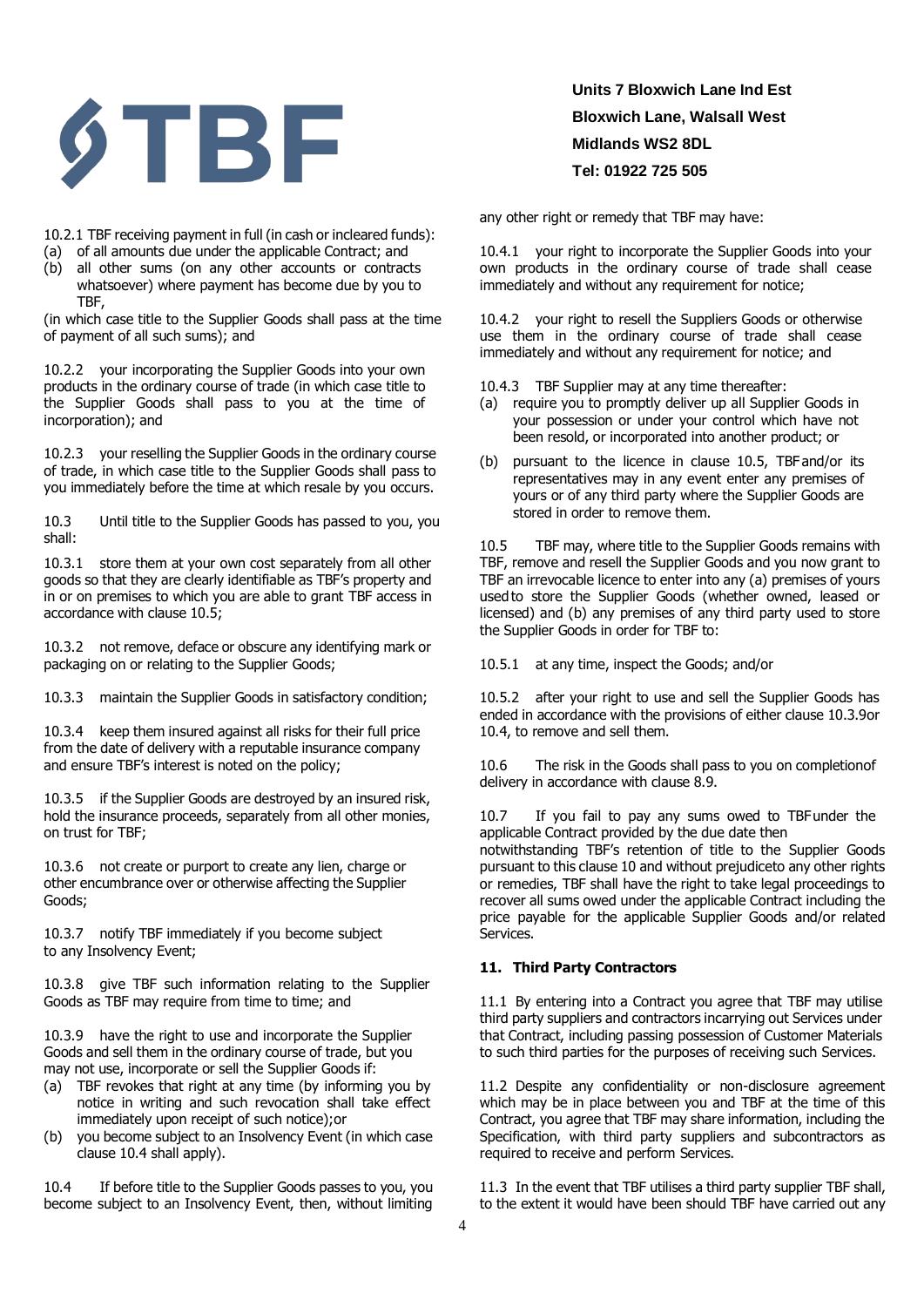

Services itself remain liable and provide such warranties for the Goods or Services supplied.

### **12. Warranties, Indemnity and Liability**

12.1 Subject to clauses 4.2 and 4.5, clauses 12.2 to 12.6 and clauses 12.8 to 12.10, TBF warrants that:

(a) the Goods and Services will conform to the Specification; and

(b) Services will be provided with reasonable care and skill.

12.2 Save as set out in clause 12.1 TBF gives no other warranties and now excludes, to the fullest extent permitted by law, all warranties, terms and conditions that would otherwise be implied into the Contract, including all warranties implied by law, custom and practice and course of dealing as to the quality of Goods and/or Services and their fitness for purpose, including in respect of any Goods which TBF has prepared in accordance with the Specification.

12.3 You are responsible for ensuring, and warrant to TBF that:

(a) the Specification is complete, accurate and fit for your purposes notwithstanding that you may have used the software and/or design services provided by TBF;

- (b) you are the owner of, or have the right to have the
- Services carried out on, any Customer Materials;
- (c) the Services provided are suitable for your purposes;

(d) the Customer Materials are suitable to have the Services performed on them; and

(e) the Customer Materials conform to any requirement specified in the Specification or any instruction from TBF.

12.4 TBF shall not be liable, whether in contract, tort (including negligence), breach of statutory duty or otherwise for any defect in the Goods or the Services which:

(a) is caused by a breach of any of the warranties given at clause 12.3;

(b) are produced to the Specification; or

(c) is caused by a defect in the Customer Materials which existed prior to the performance of the Services.

12.5 **You shall inspect the Goods on delivery**. If any Goods are defective on delivery (or only partially delivered) you must follow the following procedure:

(a) mark the advice / delivery note accordingly;

(b) notify TBF (in writing), with full details, before their

use or resale and in any event within 7 days of delivery;

(c) shall allow TBF and any carrier to investigate the alleged defect or non-delivery; and

(d) hereby grant TBF access to your premises and any premises you control and the Goods for the purpose of investigating the alleged defect.

12.6 If you believe that the Goods have a defect which was not discoverable at the time of delivery by a reasonable inspection you:

(a) shall inform TBF (in writing), with full details, within 7 days of discovering the alleged defect and in any event within 1 month of delivery;

# **Units 7 Bloxwich Lane Ind Est Bloxwich Lane, Walsall West Midlands WS2 8DL Tel: 01922 725 505**

(b) shall allow TBF to investigate the alleged defect; and (c) hereby grant TBF access to your premises and the Goods for the purpose of investigating the alleged defect.

12.7 If, following TBF's investigations, the Goods have not been delivered or any Goods or Services delivered arefound not to be in accordance with clause 12.1, and you have complied in full with clauses 8.11, 12.5 and/or 12.6 (as applicable), TBF shall, at its sole option replace or repair the Goods, re-perform the Services or refund the price of the finished Goods.

12.8 Nothing in these Conditions shall limit or exclude TBF's liability for (i) death or personal injury caused by its negligence; (ii) fraud or fraudulent misrepresentation; or (iii) for any matter in respect of which it would be unlawful for TBF to exclude or restrict liability.

12.9 Subject to clause 12.8, TBF shall under no circumstances whatever be liable to you whether in contract, tort (including negligence), breach of statutory duty, or otherwise for: 12.9.1 any loss of profits, sales, business, revenue or goodwill (whether any of the foregoing are direct or indirect loss); and 12.9.2 any indirect special or consequential loss arising under or in connection with the Contract.

12.10 Subject to clauses 12.8 and 12.9 TBF's total liability to the Customer arising under or in connection with a Contract, whether in contract, tort (including negligence), breach of statutory duty, or otherwise for all other claims shall not exceed an amount equal to the 120% of the agreed price (excluding always vat and any delivery charges) TBF would have received from you under the Contract for the applicable Goods and/or Services had it been performed in accordance with its terms. Nothing in these Conditions shall detract from your duty to mitigate your loss.

12.11 You shall indemnify and keep indemnified TBF in full and on demand from all costs, proceedings, actions, claims or demands, liabilities, losses, damages and obligations which TBF may incur or for which TBF may be liable (including legal costs and expenses) arising out of or in connection with:

(a) the Specification infringing or being alleged to infringe third party Intellectual Property Rights; and/or

(b) any breach by you of the warranty in clause 12.3; and/or

(c) the Specification and any Goods made to the Specification, not being fit for your purposes.

### **13. General**

13.1 Any waiver of a part of the Contract is binding only if it is made (or recorded by TBF) in writing and expressly states an intention to waive a part of these Conditions. Such a waiver shall not be deemed to be a waiver of any subsequent breach or default.

13.2 No failure or delay by a party in exercising any right or remedy under the Contract or by law shall constitute a waiver of that or any other right or remedy, nor preclude or restrict its further exercise. No single or partial exercise of such right or remedy shall preclude or restrict the further exercise of that or